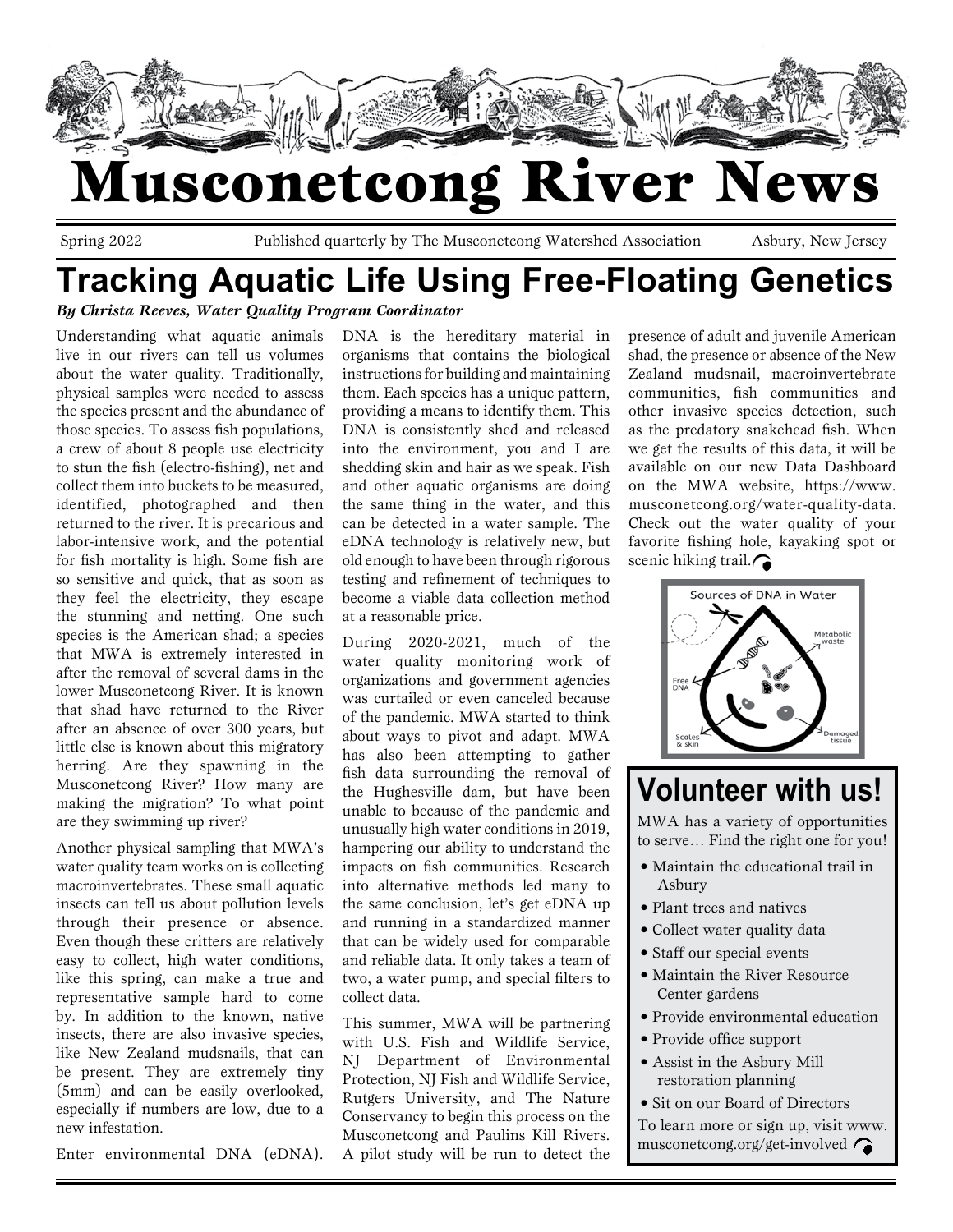

PO Box 113, 10 Maple Ave. Asbury, NJ 08802

908-537-7060

*www.musconetcong.org*

*Trustee Officers*

*President, Richard Cotton Vice President, Erik Henriksen Vice President, Mary Paist-Goldman Secretary, Bill Leavens*

### *Trustees*

*Michael Fox Tomas Gonzales Oliver Grimsdall Tim Johnston John Kluthe Cinny MacGonagle Ray Merrell Beth Styler Barry*

### *Our Team*

**Executive Director** *Thomas Dallessio*

**Director, Policy and Grants** *Alan R. Hunt, Ph.D.*

**Communications and Development Associate** *Karen Doerfer*

**WQ Program Coordinator** *Christa Reeves*

**Watershed Program Coordinator** *Annie Polkowski*

> **Community Engagement Coordinator** *Ryan Jiorle*

**Project Coordinator** *Jane Heeckt*

**Water Quality Field Specialist** *Samantha Johnson*

*Printing: Good Impressions Print Communications, Washington, NJ*

### **Volunteer Spotlight**

MWA is a small organization that gets a lot done, and our volunteers are a huge reason for this. Whether through environmental stewardship, education, or fundraising, nearly all of our programs and projects benefit from volunteer support.

This season, we're highlighting volunteers who helped support some of our largest events that rally the communities we serve and help us raise funds for our continued educational and outreach efforts. These volunteers also helped with some spring cleaning at the River Resource Center by organizing and digitizing many of our files and photos.

### **Kelsey Saccente**

Kelsey has been a volunteer for the MWA for over six years. She has supported everything from bulk mailings to special events. As a local artist, she has found creative ways to bring her passion for art to the watershed.

**You recently volunteered for MWA's Run for the River. Why do you think it is important to support these special events?**

Events like the Run truly showcase what the organization does and why it is important to our community. Many people showed up because they enjoy being in nature and doing activities outdoors. In our area especially, the MWA supports our recreation, and I'm happy to support them in return.

### **What other activities have you volunteered for with the MWA?**

I have volunteered for the Run almost every year that I've known about it, even if it was only stuffing participant bags beforehand. A lot of my volunteer

### **Nicole Adams**

Nicole recently joined the MWA as a volunteer, but her versatile skillset has helped us to catch up on a lot of our administrative work and grounds maintenance. Nicole also plans to volunteer for Camp Musky this summer, supporting our staff and helping children get their best nature experience.

### **What brought you to volunteering?**

I recently started a school program to become an Occupational Therapy Assistant. Our introduction class



required us to volunteer somewhere within our communities and apply our service to what we learned in class.

#### **How did you find or choose to work with the MWA?**

The MWA was listed as one of the possible

volunteer locations. I recognized the name, as I grew up close to the River and love hiking the trails nearby. The MWA's mission of environmental protection and sustainability really interested me, and



work has been to support MWA's mailings, including membership appeals and any other information the MWA needs to share with its members and friends.

**You've also donated paintings and artwork to the organization to use for display at the River** 

**Resource Center and in auctions and raffles. What would you say to a volunteer looking to support the MWA who may not have a traditional science background?**

For me, I love nature! It is important to me to find ways to become a steward of the environment and get involved in local efforts that support a healthy ecosystem. Nature has always inspired my artwork, and I love that my artwork can help nature.

There are many ways to support an organization, and talking with MWA staff is definitely one of the ways to figure out where your skills are most needed.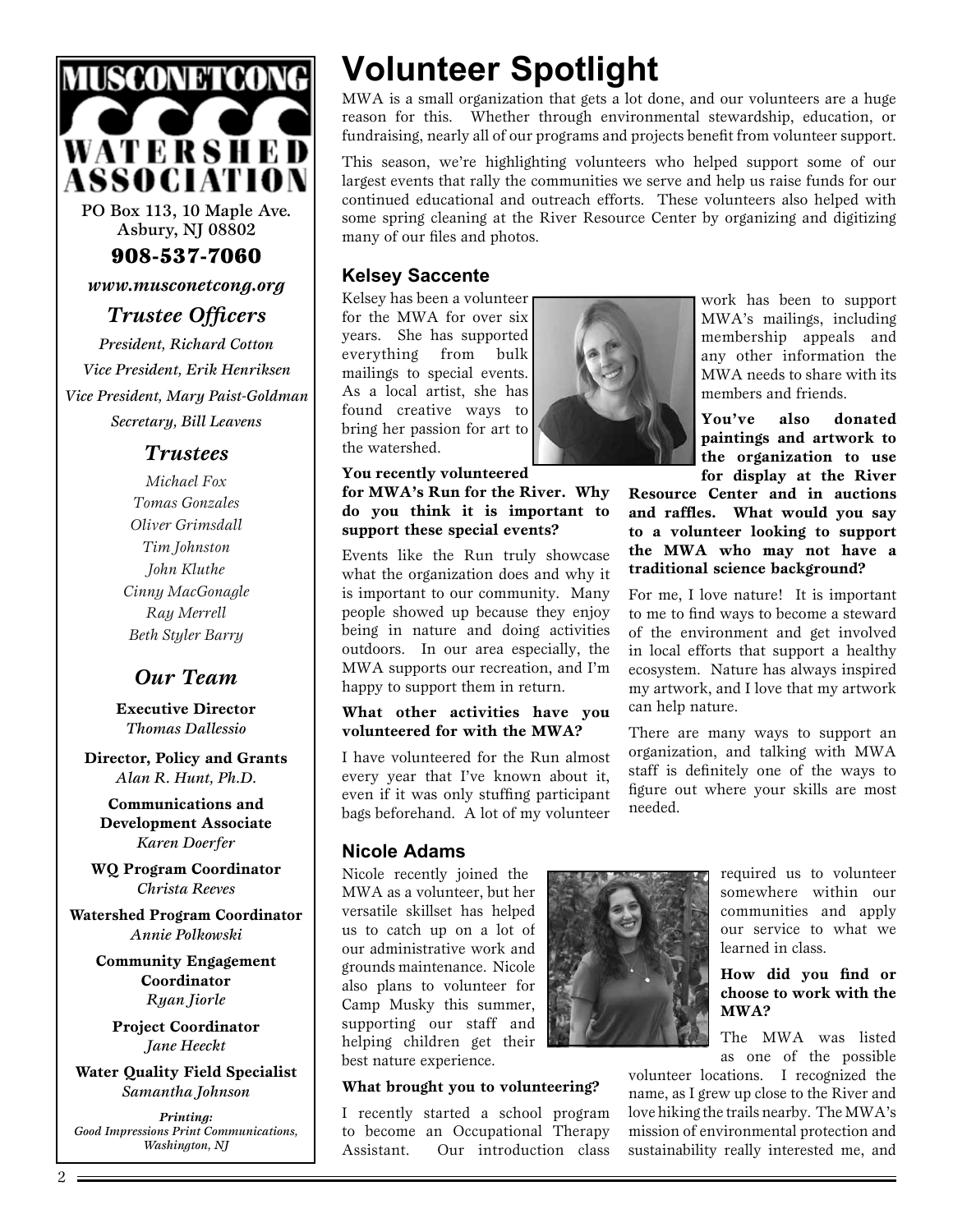### **Volunteer Spotlight Continued...***Nicole Adams*

I could see how it provides a source of community involvement and leisure activities such as hiking that so many of us enjoy.

### **What are your professional goals?**

My goal after school is to become a certified Occupational Therapy Assistant to help people with an illness or disability to participate in everyday activities that they find meaningful. These activities could be anything from dressing and eating, to taking care of children or pets, to enjoying leisure activities like gardening and hiking.

### **Michelle Hatfield**

Michelle also recently joined the MWA as a volunteer. As a small non-profit, MWA has not always had the capacity to update our photo library, which is an asset in continuing to promote our mission. Michelle provided her skills in photography and supported many of our spring

events, including our Run for the River, Annual Meeting, River Clean-Up, and others.

#### **What brought you to volunteering?**

When I was in college I joined the Rotaract Club, a volunteering group whose motto was "Service Above Self." During my two years with that group, I developed a love for volunteering, and I wanted to continue serving in any way I could. I love interacting with others in the community and seeing the differences I can make.

#### **How did you find or choose to work with the MWA?**

My degree is in environmental science, so when I graduated college, I concentrated on volunteering with environmentally-focused organizations. After volunteering with The Watershed Institute for a while, I started learning about other non-profits in the area. I loved MWA's mission, so I filled out a volunteer application, and I'm sure glad I did!

**The photography support you provided during our spring events** 

#### **What advice would you give someone looking to volunteer in their neighborhood?**

If you're in school, I would suggest looking into clubs or groups that volunteer in your neighborhood. There are always ways to get involved and meet new friends along the way! There's also plenty of opportunities on the internet. Try searching for activities or events you might be interested in, and see if there are participating groups you can reach out to!



**was something our organization needed for a while! What would you say to those looking to volunteer who may have a different skillset than what it appears an organization would need?**

Though I mainly advocate

for the environment, I've volunteered with plenty of other non-environmental organizations, and they are always happy to incorporate me in different ways. Organizations want to help you as much as you want to help them, so don't worry if your skillset isn't exactly what it seems like they need. They'll work with you to make sure your skills are put to good use, or they'll help you develop new ones. There's no harm in reaching out! $\bigcap$ 



*Here is Michelle's favorite photo she took while volunteering for the River Clean-Up with the MWA this spring. "I love this photo because it shows the work the MWA does as well as the community benefitting from that work!"*

### **River Clean-Up Results**

This year, MWA celebrated its 30<sup>th</sup> annual River Clean-Up! Over 250 volunteers cleaned up the watershed at sites from Lake Hopatcong down to where the Musky meets the Delaware River. Volunteers collected nearly 170 bags of trash and recyclables and reached a total of 650 service hours that MWA can use as matching support on grant applications.

New this year, we asked volunteers to specify specific types of trash to show trends in what gets dumped each year. Volunteers reported 235 plastic drink bottles, 197 metal drink cans, 92 plastic bags, and other troublesome trash items, including chairs, clothes, foam, cigarettes, and more.

Thanks to everyone who supported this year's effort! For more ways to get involved, we encourage you to visit our website or email Ryan Jiorle, Community Engagement Coordinator, at ryan@musconetcong.org.



*Volunteers clean and document trash found along the River.*

Photo by Michelle Hatfield



*Volunteers cleaning along the Musconetcong River.* Photo by Michelle Hatfield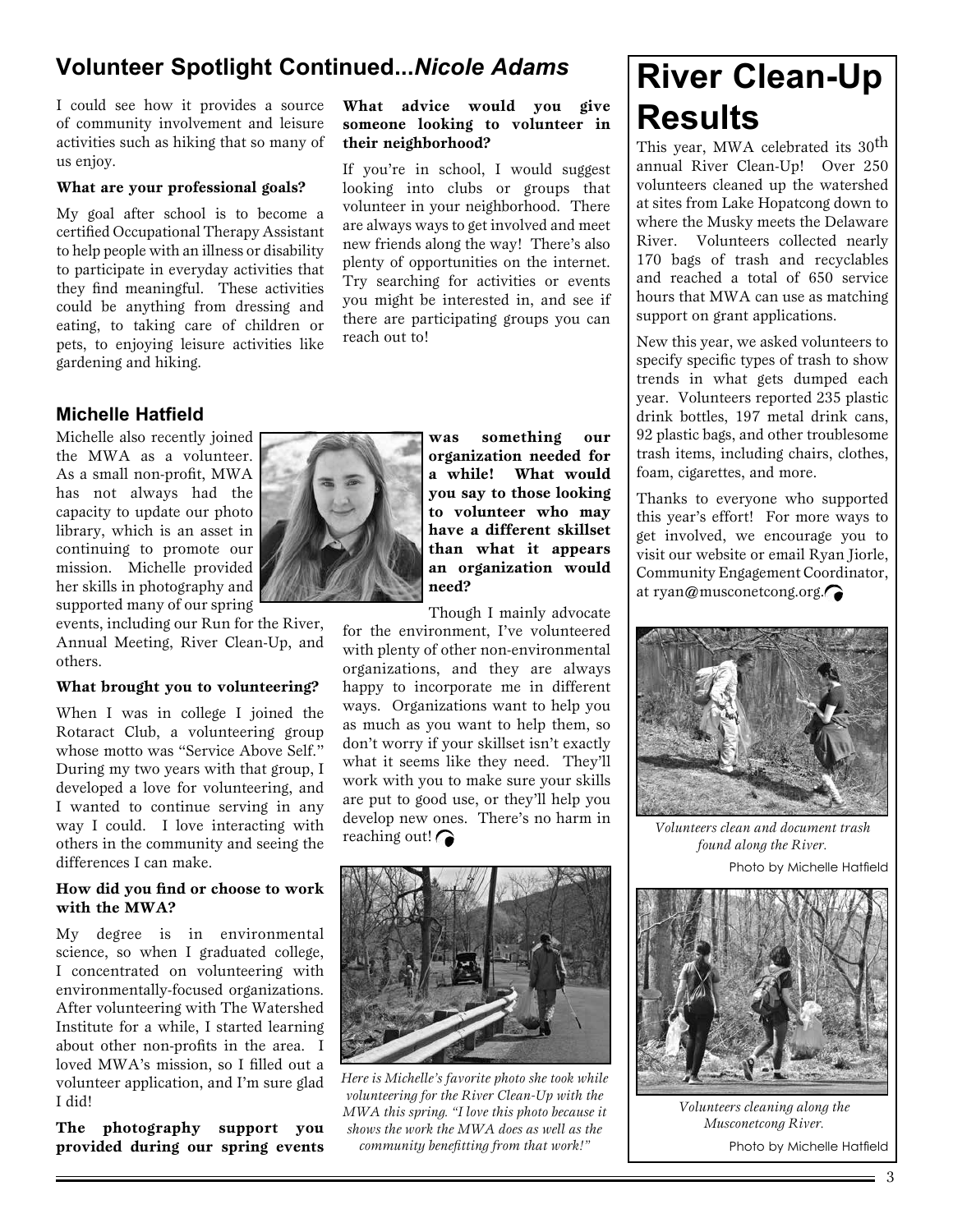### **MWA Celebrates Earth Day with Congressman Malinowski**

#### *By Karen Doerfer, Communications and Development Associate*

Earth Day was established over 50 years ago with a goal of creating awareness for environmental issues and threats and to inspire stewardship nationally.

Each year, for the past 30 years, MWA has hosted a watershed-wide clean-up in April. While it hasn't traditionally been held on Earth Day, it is our largest day of volunteerism to date and removes hundreds of bags of trash from the Musconetcong River.

This year, MWA scheduled a second clean-up in April, and worked with Congressman Malinowski as well as partners from the Coalition for the Delaware River Watershed to clean up a known hot spot for dumping near the River. Together, this group cleaned up nearly a dozen bags of trash and large items, including a mattress, three arm chairs, and a pickup truck cap from a popular fishing access point in Bloomsbury.

This group continued Earth Day celebrations at the historic Asbury Mill site, where everyone was joined by representatives from the Ramapough

Culture and Land Foundation who gave a prayer and a blessing to the River.

The Congressman remarked on how he intends to continue to work to preserve the history and culture of the Musconetcong Watershed, and is proud to support MWA's new grant through the U.S. Fish and Wildlife Service, titled "Linking Up the Landscape," which will bring together recreational experiences and learning opportunities about the region's significant resources, by developing online maps, an interpretive plan, and communications materials, highlighting the natural, cultural, historic, and prehistoric sites along the Musconetcong Watershed National Water Trail.

The project, headed by MWA, will work in partnership with the Ramapough Culture and Land Foundation to educate locals and visitors about this region's history in many ways, including by installing interpretive signs that will be translated in both English and Lenape.

Congressman Malinowksi has been a champion of the Delaware River Basin Restoration Program, which last year,



*Pictured left to right: Congressman Malinowski, Alan Hunt, Karen Doerfer, and Eric Hamilton of Congressman Malinowski's office stand over their clean-up haul on Earth Day.* 

Photo by Michelle Hatfield

provided about \$10 million in federal grants from the U.S. Fish and Wildlife Service for habitat restoration and recreation projects. MWA advocated for the creation of this program, through serving on the Steering Committee of Coalition for the Delaware River Watershed. MWA has won three grants from this federal fund since it was founded in 2019.

### **Run for the River, a Runaway Success!**

This year, MWA made the decision to schedule our 22nd annual Run for the River as a return to its original in-person format. With a record number of preregistrations, and over 200 sign ups overall, it's safe to say participants and spectators were happy to return to racing the 4-mile loop surrounded by friends, family, and fellow supporters.

The day started at the Asbury Firehouse, and participants once again passed pastures, historic buildings, and the Musconetcong River on this scenic course. Afterward, everyone enjoyed bagels and oranges, donated by Shop-Rite of Hunterdon County, before the awards ceremony and raffle.

Congratulations to Timothy Caufield and Emily O'Connell for finishing as the the Best Overall runners.

MWA would like to give a special thank you to our sponsors and donors, who as always, make this event the success that it is:

**Gold Sponsors:** Cotton Cattle Company, Engineering & Land Planning, Green Power Energy, The Gullage Family, Ondra-Huyett Associates, Princeton Hydro, Rossi Family of Dealerships, Schaible's Plumbing & Heating, Thrivent Financial, and Unity Bank.

**Silver Sponsors:** Asbury Coffee Mill, Asbury Farms, Atlantic Traffic & Design, Aqua Pro-Tech Laboratories, Brown & Brown Insurance, Davey Resource Group, Frank Rymon & Sons, Gladstone Design, Hackettstown Municipal Utilities Authority, Hawk Pointe Golf Club, Holland Liquors, International Process Plants, The Jorgensen Family, Musconetcong Sewerage Authority, Mid Jersey Orthopaedics, The Perkins Family, Physical Therapy at St. Luke's, Rick Allen's Auto Repair, RiverLogic Solutions, Rockefeller Group, and Visions Federal Credit Union.

**Raffle Donors:** BaseCamp, The Chocolate Shoppe, Countryside Studios, Gibson's Gym, Mama's Café Baci, Metropolitan Seafood, Shop-Rite of Hunterdon County, Squeaky Green Cleaning Supplies, and Weis



*Runners leave the starting line between the Asbury Firehouse and Asbury Carbons.*

*Photo By Holly Odgers, Lake Hopatcong Foundation*

 $4 =$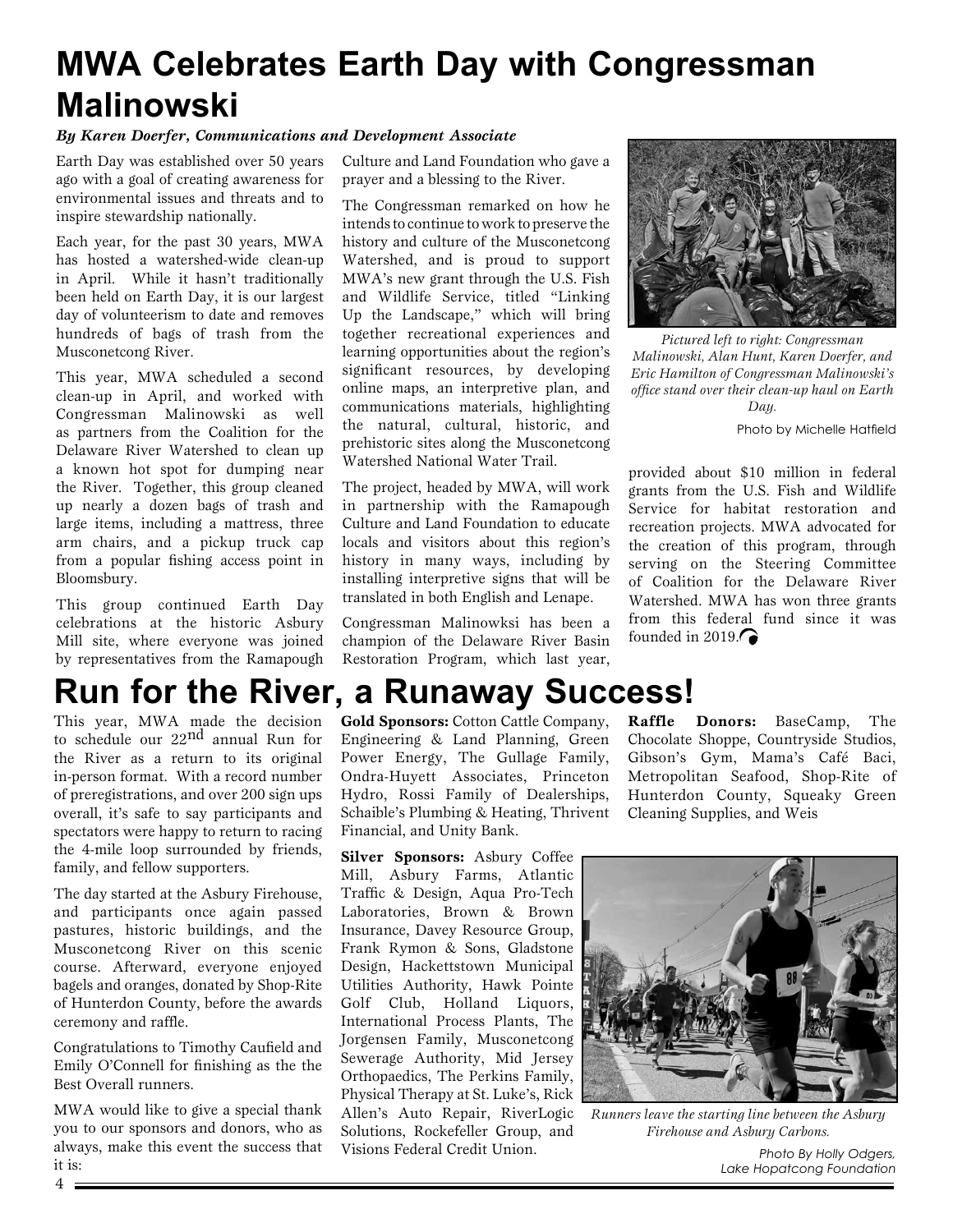### **Global Threats Impacting the Musconetcong River**

### *By Samantha Johnson, Water Quality Field Specialist*

Most of MWA's work focuses within the boundaries of the Musconetcong watershed, so it is easy to overlook the impact that global threats to the environment have on our watershed. Climate change is one such issue, and we already see its impacts trickling into our creeks and streams. Concerned citizens often want to find a solution to the larger problems at hand, but solutions may be more easily attainable if approached at a community level. River Watcher volunteers who care about the wellbeing of the Musky in the face of environmental threats, devote their time to being trained in macroinvertebrate identification and habitat assessment. By collecting this data, we will have more documentation of how the River's ecosystem shifts over time as the impacts of climate change become more apparent.

Aquatic macroinvertebrates are small organisms that lack a backbone, but are large enough to be seen with the naked eye. They include snails, clams, worms, and insects in their larval and nymph stages. Macroinvertebrates play a major role in a river ecosystem's food web. Living in the streambed, they work to break down organic material and contribute to the cycling of nutrients throughout the river. Macroinvertebrates also are an important food source for fish, birds, and amphibians. The presence of macroinvertebrates indicates a functioning food web, but the biodiversity, and presence of certain orders of macros, can serve as an indicator of water quality.

The macroinvertebrates we sample can be divided into three groups: pollution intolerant, pollution sensitive, and pollution tolerant. If pollution intolerant macros, like stoneflies, mayflies, and caddisflies, are present in a certain area, it indicates that the water they live in must have low pollution. A site that only has pollution tolerant macros like black flies and midge flies may be teeming with life, but the absence of the intolerant and sensitive macros indicates that the water quality may not be as high.

Unfortunately, the consequences of climate change are already starting to impact the habitat that macroinvertebrates rely on for survival. One of which is the increased frequency of heavy rainfall events. According to an EPA document on climate change, "[the] average annual precipitation in New Jersey has increased 5 to 10 percent in the last century, and precipitation from extremely heavy storms has increased 70 percent in the Northeast since 1958." High rainfall events increase the speed and volume of water flowing in the stream, and cause more frequent flooding. In September 2021, the rain associated with Hurricane Ida caused an upsurge in flow from the River's typical level of about 250 cubic feet per second (cfs) up to 7,000 cfs, which resulted in increased flooding throughout the watershed. Besides being a threat to property and human life, high flow events bring much wear and tear to the Musky's stream morphology, which negatively impacts the organisms that live there.

Macroinvertebrates are most abundant in stretches of stream that are composed of larger rocks, like cobbles and boulders, in the streambed.

With high flow comes more opportunity for these larger rocks to be disturbed, thus disrupting the organisms that rely on that habitat to thrive. Fine sediment, like sand and silt, also gets disturbed and suspended in the water column. This is why the River looks murky after heavy rain. The suspended sediment eventually settles and can be deposited in areas that typically have ample, rocky habitat for macroinvertebrates. This settling of sediment over previously ideal habitat will bury any macroinvertebrates living there, making survival more difficult. With more fine sediment settling throughout the stream bed more frequently, less macroinvertebrates will survive.

While April has always been known for its showers, this April far exceeded expectations – with two major rainfall events causing stream flow to surge over 1000 cfs. The water quality team and River Watchers managed to take advantage of small windows of time with low flow to wade in the stream and collect macroinvertebrate samples. Some volunteers found it difficult to



*River Watcher volunteers collecting macroinvertebrates at a stream that feeds into the Musconetcong River.*

locate macros in certain sites as there were more frequent areas of deposited sediment. The high flow events also had the potential to disrupt the number of macros that remained in certain sites. As sampling was slated to continue into May, heavy rain and high flow continues to push back the ability to collect samples.

More data is needed to determine the impact that more frequent rain events. as a result of climate change, have on the assemblages of macroinvertebrates present in the stream. This will be possible when comparing macroinvertebrate samples, habitat assessment, and flow data from year to year. Since macroinvertebrates are such important water quality indicators, in terms of pollution, it is necessary to understand how the frequency of high flow events impact these organisms so that they can continue to indicate water quality for years to come.

Visit MWA's website to learn more about water quality monitoring in the Musconetcong River and to volunteer to become a River Watcher.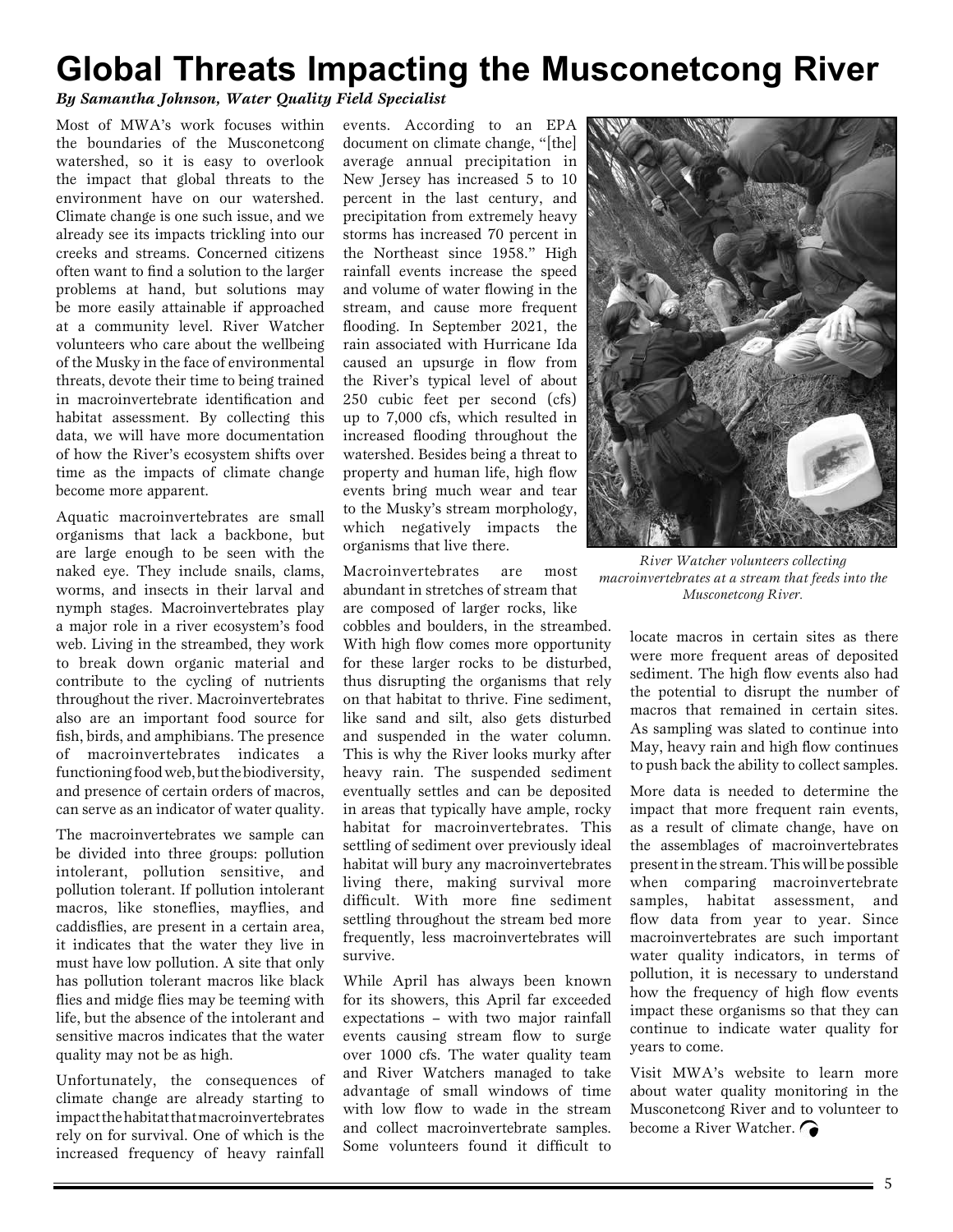### **LOCATION! LOCATION! LOCATION!**

*By Jane Heeckt, Project Coordinator, Great Waters NJ*

Is there anyone who doesn't want to live in a safe area in a beautiful location, where everything they need is close at hand? Of course not. Everyone wants to live in an environment where they will not only survive, but thrive. But this impulse isn't exclusive to people; it's shared by all animals. And as it turns out Northwestern New Jersey is the ideal location for many species of animals, including stream-dwelling trout. The rolling, tumbling, rippling streams and rivers—sustained by headwaters and fed from below with cool, clean groundwater—provide trout in this region with everything they need.

### **All Within Easy Reach**

Like all fish, trout have three primary needs: oxygen, food, and shelter (from predators, and to conserve energy). With their rocky margins and stony beds, the waters of the Highlands have a variety of features and characteristics that offer all of these—in abundance:

Riffles: Areas where shallow water cascades visibly over rocks, and spills into deeper water below. These churning, bubbling waters are especially well-oxygenated, and attract all kinds of insects for trout to eat. Their large rocks offer many places to hide and to rest.

Runs: Found below riffles, with deeper water and a smooth, steady current. Runs are a great place to grab an easy meal – as insects drift into the path of trout waiting at the edge of the current or resting on the bottom—and to escape predators.

Eddys: Pockets of swirling water, formed when a current meets an obstruction, like fallen logs, debris, manmade structures, large rocks—even a stream's own banks. Insects trapped in an eddy make an all-you-can-eat buffet for feeding trout.

### **Made in the Shade**

All fish need oxygen, food, and shelter but when it comes to an ideal environment, trout are fussier than other fish. They do best in cool water (between 45 and 65 degrees) so to survive the warmth of a New Jersey summer, trout (like many of us) look for places to beat the heat. Fortunately, the rivers and



*Eastern Brook Trout*

**There Goes the Neighborhood**

Photo by U.S. Fish and Wildlife Service

#### streams of the Highlands provide many such refuges. Above the surface, the shadowy ravines and shady forests rise among and flow through to help keep trout comfortable all summer long. Below the surface, springs and seeps in the surrounding bedrock continually supply local surface waters with clean temperate groundwater. With an average temperature of 52 degrees, this groundwater not only keeps things cool all summer long, it also creates temperature zones for trout in the winter.

### **A Great Place to Raise the Kids**

Keeping adult fish alive and healthy is only part of the equation. To maintain a robust wild population, trout also need good places to spawn, and for baby fish to mature.

Like other species, trout instinctively travel upstream to reproduce. In our region, they seek out the many smaller headwater streams at the roots of the watershed. These headwaters, often remote and undisturbed, make excellent spawning and nursery grounds. These waters and the surrounding terrain offer reproducing adults and their eggs shelter from predators. During hatching season, they offer young fry a safe place to grow up, and an ample supply of insects for food.

#### Unfortunately, Northwestern New Jersey's valuable trout streams face many challenges. State regulations designed to protect them are frequently overlooked or disregarded, and contain easily exploited loopholes that defeat their very purpose. As a result, destructive development activity near our surface waters is causing harmful erosion and sediment to build up. Unfiltered stormwater is washing into streams, depleting them of oxygen and raising their temperature. Projects are being proposed that require the filling and paving over of small headwater streams.

The trout streams of Northwestern New Jersey are among the finest in state and beyond. Help keep it this way! Do you enjoy fishing for trout in our Great Waters? Do you love the rural character of the Highlands, and the recreational opportunities they afford? Then visit www.greatwatersnj.org and learn more about our Great Waters and all that they have to offer, the risks that they face, and what you can do to help protect them. And then take action! Share your own Great Waters story. Sign the petition urging local officials to support greater protections for Great Waters, their headwaters, and the lands that surround them.  $\hat{\bullet}$ 

 $6 =$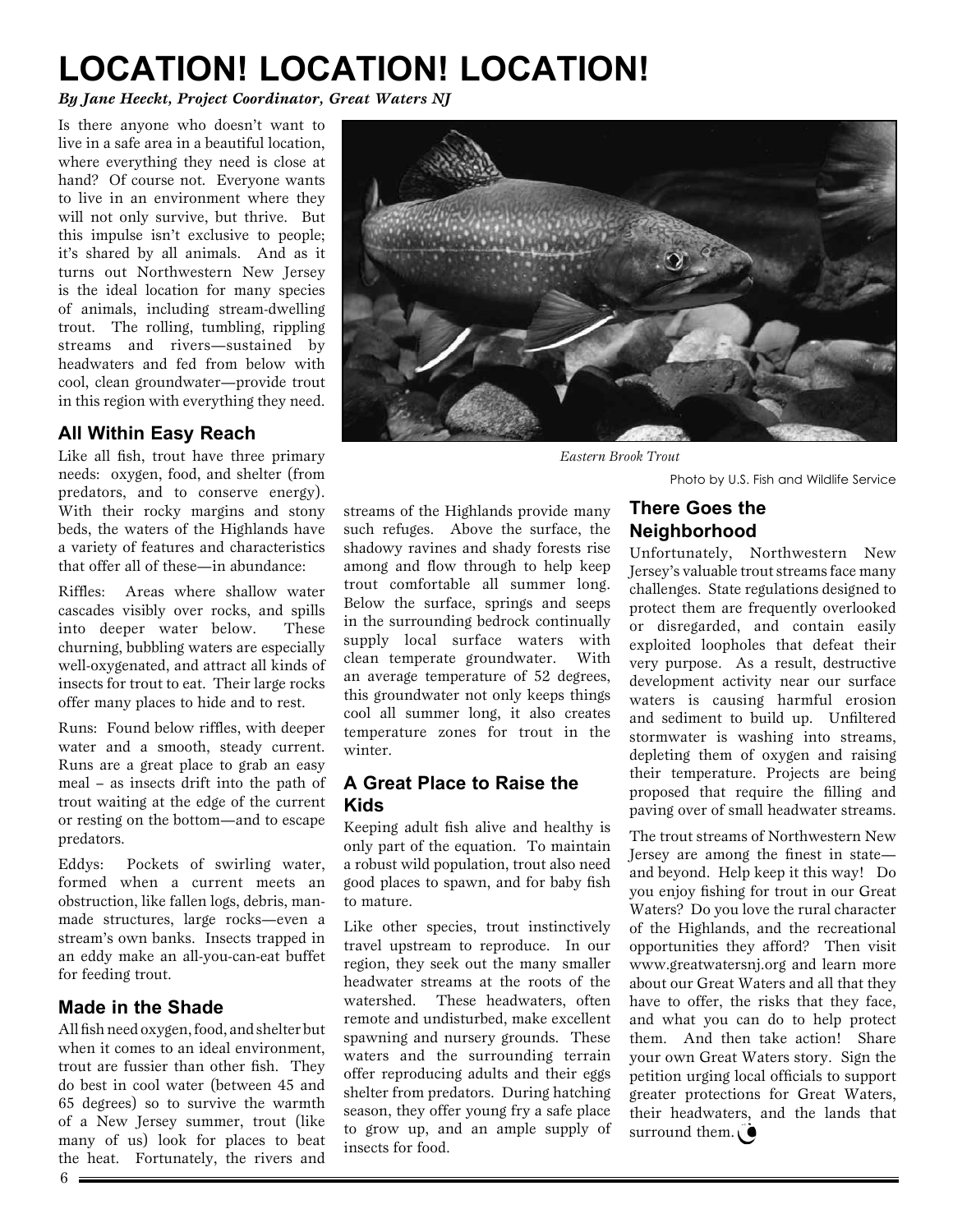### **Tracking Flows in the Musky**

feet

ä

From storms that caused flash flood warnings throughout the State to steady rainfall overall, this Spring has been a wet one for the watershed. Along with heavy rainfall was increased flow in the River, leading to several canceled monitoring days. Thankfully, MWA's River Watchers are planning for a busy summer of monitoring indicators of water quality in the River, including macroinvertebrates and temperature.

MWA keeps a link to our U.S. Geological Survey gage in Bloomsbury, which is a good indicator of when the best times are to fish or paddle the Musky. You can view this gage by visiting our website and clicking the "USGS Gage" link under the "Explore

the Musconetcong" tab. Here are charts from the USGS gage from April and May: 0



# **THESE D**

*The Musconetcong Watershed Association (MWA) takes the health of our members, staff, and board seriously. We advocate for the health of the river because clean drinking water improves the health of communities. We have been closely monitoring the social distancing guidelines on group gatherings in New Jersey and have adjusted many of our events accordingly. When possible, we have offered online alternatives, but please check our website for the most up-to-date information.*

*For more event updates, you can subscribe to our Instream Updates by emailing info@musconetcong.org with "Subscribe" in the subject line. We hope you and your family stay healthy and safe.*

**Saturday, June 4 (and other dates TBD)** *Angler Surveys.* 8 am-12 pm (3-7pm). MWA is working with the University of Delaware to study the economic impact of clean water and recreation in Northwestern New Jersey. We are seeking volunteers to help conduct surveys at fishing sites on the Musconetcong and other trout streams in Northwestern NJ. We currently have a survey scheduled on Saturday morning, June 4 from 8 am to 12 pm, and would like to schedule other surveys on subsequent Saturday mornings and weekday evenings between now and the middle of June. No experience is necessary, and training (via Zoom) will be provided. If you are interested in helping out with this important study, please contact Jane Heeckt at jane@musconetcong.org.

**Sunday, June 5** *Free Fishing Workshop*. 1-3 pm. Alumni Park, Hackettstown, NJ 07840. MWA has partnered with PEACE NJ to provide free fishing workshops for families and children. Learn when and where to fish, about river ecology and watersheds, the fish that are found in our local streams, fishing regulations, and how to recreate safely in the river. Sign up for free through the Hackettstown Recreation Department.

**Friday, July 29** *MWA Riverfest at Donaldson Farms.* 5-9 pm. Donaldson Farms, 358 Allen Road, Hackettstown, NJ 07840. MWA has partnered with Donaldson Farms' Friday Nights on the Farm event series to provide a festival celebrating our 30<sup>th</sup> Anniversary of watershed protection. This year's Riverfest at Donaldson Farms will feature food trucks, a raffle, and music provided by The Emulators 80's. Admission is required – children under 4 are free.